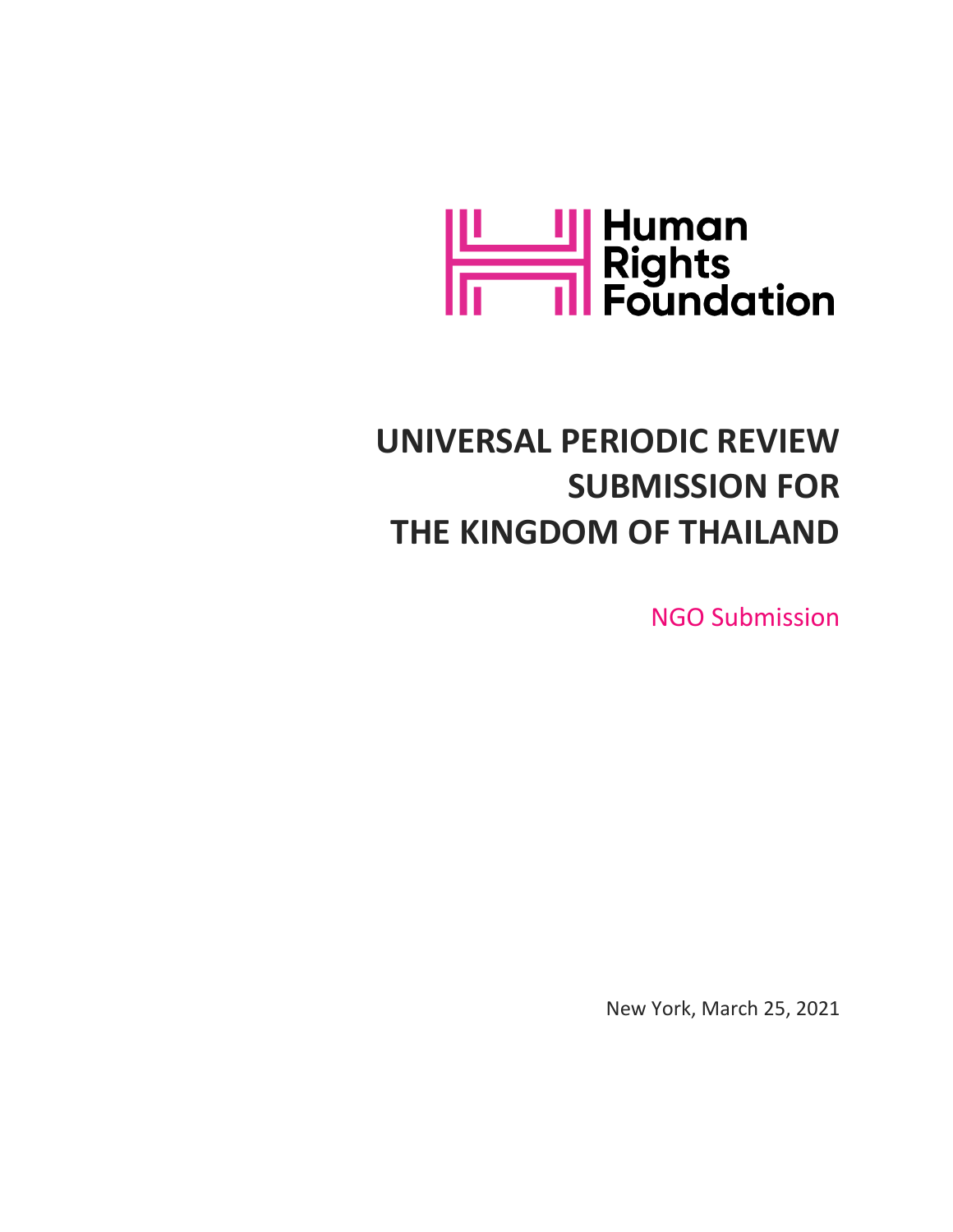Prepared and submitted by: The Human Rights Foundation Center for Law and Democracy

Human Rights Foundation 350 Fifth Avenue, Suite 4202 New York, NY 10118 [www.hrf.org](http://www.hrf.org)

## **ABOUT HRF**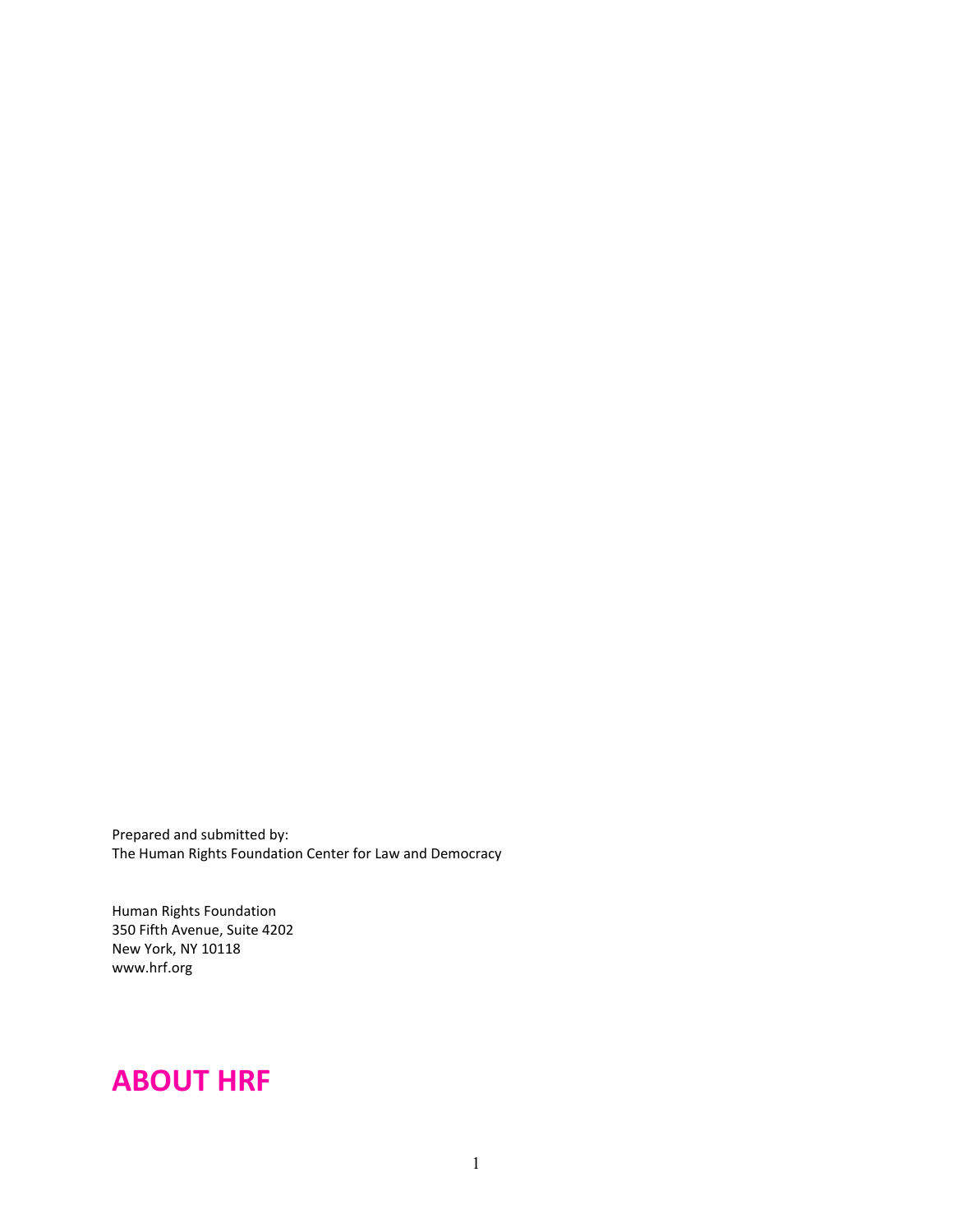- 1. The Human Rights Foundation (HRF) is <sup>a</sup> nonpartisan nonprofit organization that promotes and protects human rights globally, with <sup>a</sup> focus on closed societies. HRF unites people in the common cause of defending human rights and promoting liberal democracy. Our mission is to ensure that freedom is both preserved and promoted around the world.
- 2. The Human Rights Foundation Center for Law and Democracy (HRF-CLD) is <sup>a</sup> program of the Human Rights Foundation (HRF). HRF-CLD promotes legal scholarship in the areas of comparative constitutional law and international law, with <sup>a</sup> focus on international human rights law and international democracy law.

### **INTRODUCTION**

3. This submission was prepared by the Human Rights Foundation (HRF) for the Universal Periodic Review (UPR) of Thailand. In this submission, HRF evaluates Thailand'<sup>s</sup> implementation of recommendations made in the previous UPR and details the restrictions on freedom of expression and political participation.

## **THAILAND'S POLITICAL BACKGROUND**

- 4. HRF considers Thailand to be <sup>a</sup> fully authoritarian regime. The country'<sup>s</sup> military exercises significant control over the governmen<sup>t</sup> which prevents meaningful competition in elections. Opposition candidates are regularly excluded, and basic civil liberties are often violated.
- 5. In May 2014, General Prayuth Chan-Ocha led <sup>a</sup> military coup, installed himself as the prime minister of Thailand, and created the National Council for Peace and Order (NCPO). i The junta established direct military rule over all governmen<sup>t</sup> decisions, prohibited public gatherings and political activities, and repeatedly refused to hold elections until 2019. The 2019 elections were neither free nor fair and General Prayuth seized <sup>a</sup> second term in office after six percen<sup>t</sup> of votes in the country were invalidated and anti-junta campaigners were silenced.<sup>ii</sup>
- 6. The 2014 military coup marks the  $12<sup>th</sup>$  coup in Thailand since 1932, an indication of the country'<sup>s</sup> long-term political instability. iii This pas<sup>t</sup> year, the military-controlled governmen<sup>t</sup> continued to suppress dissent, unjustly prosecute pro-democracy activists, ban opposition candidates from electoral competition, and abuse emergency powers during the COVID-19 pandemic to escape its international human rights obligations.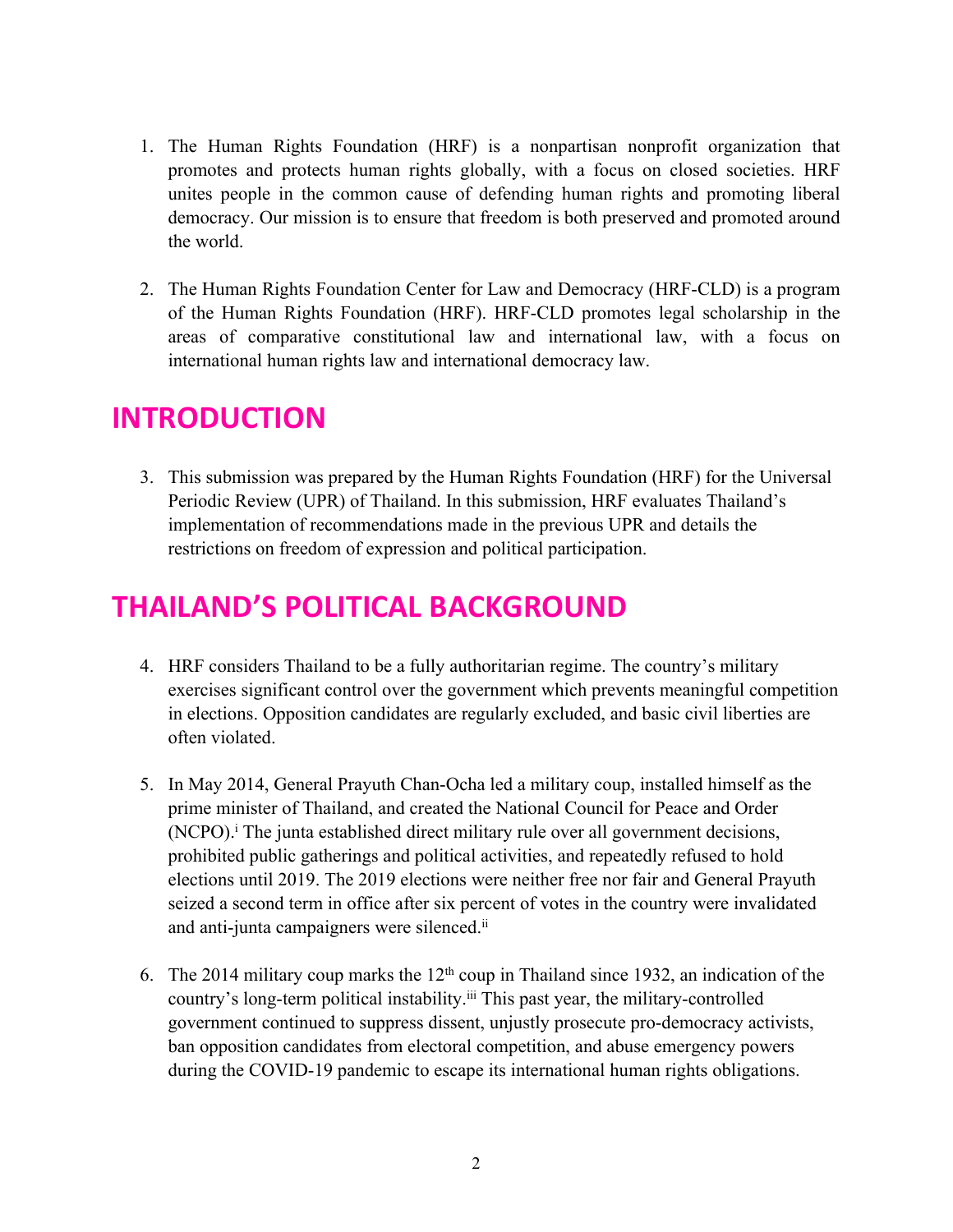# **FOLLOW-UP TO THE PREVIOUS REVIEW**

- 7. On May 13, 2016 the Human Rights Council considered and adopted the outcome of the review of Thailand at its 16th meeting. After reviewing the total number of 249 recommendations, the governmen<sup>t</sup> of Thailand accepted 181 recommendations, accepted 6 at a later stage, iv and noted 62 recommendations.
- 8. Although Thailand accepted <sup>a</sup> large number of recommendations, it did not accep<sup>t</sup> many of those that suggested better protections of the civil and political rights of its citizens. Thailand noted, instead of accepted, recommendations 159.9, 159.13–159.16, 159.18–159.19, 159.32– 159.34, 159.36–159.47, 159.50–159.63. vi The recommendations advised to end the use of arbitrary detention according to human rights obligations under the International Covenant on Civil and Political Rights (ICCPR); eliminate mandatory minimum sentences for lesè-majesté offenses; amend Article 112 of Thailand'<sup>s</sup> Criminal Code to end prison terms for individuals who exercise freedom of expression; and to end the prosecution of civilians in military courts. Thailand continues to arbitrarily detain its citizens for dissent against the governmen<sup>t</sup> under its new emergency laws during the COVID-19 pandemic, defamation laws, computer crime laws, and the lesè-majesté provision in the Criminal Code. A lesè-majesté offense still carries <sup>a</sup> minimum three-year prison sentence, and individuals often receive harsh prison sentences for freedom of expression. However, Thailand ceased the prosecution of civilians in military courts in 2016.<sup>vii</sup>
- 9. In 2016, Thailand responded to the recommendations for better civil and political rights claiming that it was still in <sup>a</sup> political transition after the 2014 coup and needed certain laws that suppress freedom of speech and expression to maintain security.<sup>viii</sup> Currently, Thailand is using the emergency powers from COVID-19 to abuse laws that suppress freedom of speech and expression under the guise of protecting public health and security.
- 10. Thailand noted recommendations 159.1-159.8, 159.11, and 159.65, which concerned the ratification of international human rights treaties. Thailand also noted recommendation 159.12 which concerns the implementation of international human rights obligations. Thailand has not ratified or accepted the second optional protocol to the ICCPR, the optional protocol to the Convention against Torture and Other Cruel, Inhuman or Degrading Treatment or Punishment, the optional protocol to the Convention on the Rights of Persons with Disabilities, the International Convention on the Protection of the Rights of All Migrant Workers and Members of Their Families, and the International Convention for the Protection of All Persons from Enforced Disappearance.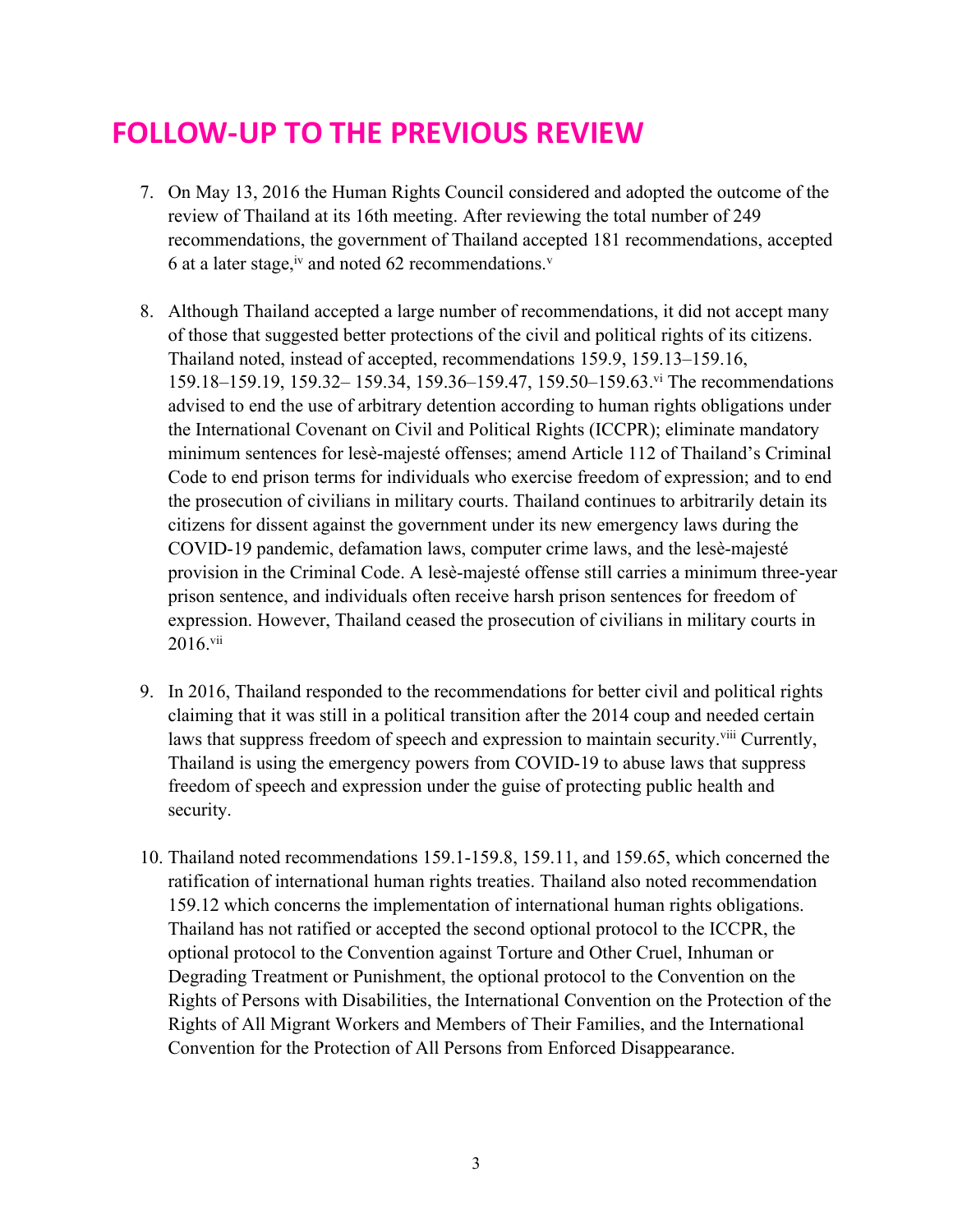11. In response, Thailand claimed that, "As of now, our efforts and priorities of the work towards the ratification of additional conventions are given to those that are of our interests, namely the ICPPED, OPCAT, ICCPR-OP1, Marrakesh Treaty, and the ILO Convention No. 188 (concerning work in the fishing sector)."ix In regard to its human rights obligations and the recommendation to ensure that national courts enforce international law, Thailand stated that it follows <sup>a</sup> dualistic legal system in which international treaties are not directly applicable, even though there are several instances in which <sup>a</sup> national court, in domestic legal cases, referred to international legal instruments. x

#### **RESTRICTIONS ON FREEDOM OF EXPRESSION**

- 12. Thailand has abused its emergency powers during the COVID-19 crisis to restrict freedom of speech and expression. On March 26, 2020 the Thai governmen<sup>t</sup> declared <sup>a</sup> state of emergency to control the spread of COVID-19, allowing the state to enforce mandatory quarantines, censor information that might lead to public panic, and streamline operations for disease prevention.<sup>xi xii</sup> Under a state of emergency, the Thai governmen<sup>t</sup> acts through the Emergency Decree on Public Administration in Emergency Situation. The nationwide decree offers the governmen<sup>t</sup> vast powers to preserve national security by restricting individual liberties.<sup>xiii</sup> Thailand abuses these emergency powers to unjustly criminalize criticism of the governmen<sup>t</sup> and silence pro-democracy advocates who participate in protests against the regime.
- 13. For instance, the emergency declaration<sup>xiv</sup> from March 2020 punishes individuals who share information regarding COVID-19 that the governmen<sup>t</sup> arbitrarily deems as "false or capable of causing fear in the public" by up to five years in prison.<sup>xv</sup> The decree allows the governmen<sup>t</sup> broad latitude to determine what "false" means and permits governmen<sup>t</sup> control over media content.<sup>xvi</sup> The decree also allows prosecution under defamation, the Computer Crime Act<sup>xvii</sup>, and the lèse-majesté provision of Article 112 of the Criminal Code that forbids insults or threats to the royal family. xviii Thailand historically has used these laws to brutally suppress dissent, but the emergency decree expands its use to allow the governmen<sup>t</sup> to control the narrative of the COVID-19 crisis and exploit <sup>a</sup> public emergency to further clamp down on any form of dissent, especially online.
- 14. Thailand'<sup>s</sup> lèse-majesté provision under Article 112 of the Criminal Code punishes anyone who insults or threatens the monarchy with <sup>a</sup> prison sentence between three and 15 years. The sentences are often larger when used in combination with other defamation laws. In <sup>a</sup> recent and startling case, <sup>a</sup> woman named Anchan P., <sup>a</sup> food seller and former civil servant, was sentenced to 87 years in prison this pas<sup>t</sup> January after being convicted under lèse-majesté and computer related crimes. Her offense was creating multiple posts with 'defamatory' and 'offensive' remarks on social media against the monarchy.<sup>xix</sup> UN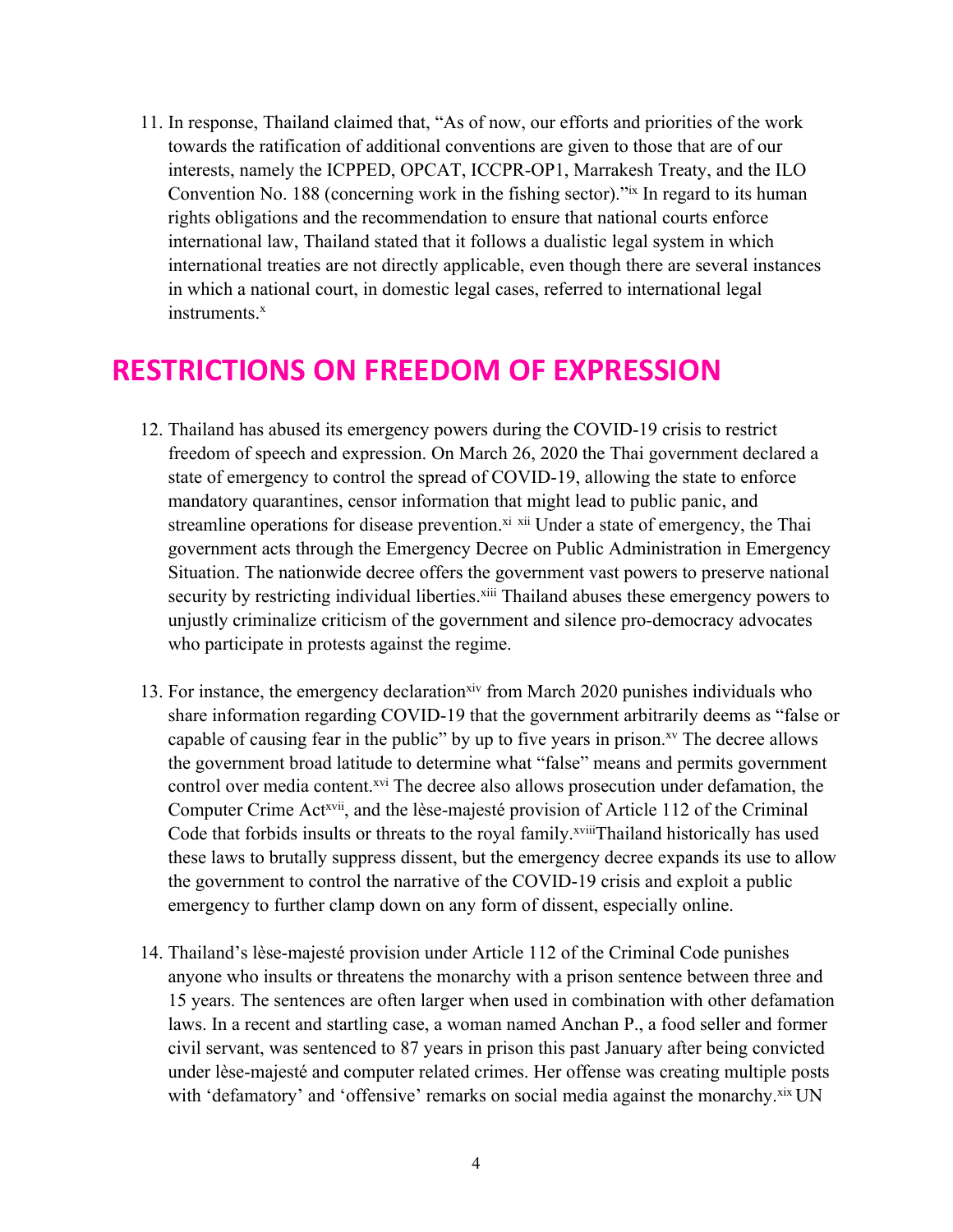experts and the UN Working Group on Arbitrary Detention have long criticized detention under the lèse-majesté provision of Article 112 as inherently arbitrary and out of step with Thailand's human rights commitments under international law.<sup>xx</sup>

- 15. Thailand has also used its emergency powers to deter public demonstrations. On October 15, 2020, Prime minister Gen. Prayut Chan-ocha declared <sup>a</sup> state of emergency in the capital city of Bangkok shortly after thousands participated in pro-democracy demonstrations against the monarchy and the prime minister's rule.xxi Under the broad state powers granted to the prime minister under the Emergency Decree, he claimed that the demonstrations undermined governmen<sup>t</sup> measures to control COVID-19, threatened public safety, and caused chaos and disorder in the country.<sup>xxii xxiii</sup> The declaration banned gatherings of more than five people and forbade any messages that the governmen<sup>t</sup> decided may harm national security.<sup>xxiv</sup> Shortly after the announcement, officers used riot gear to forcefully disperse peaceful protestors and arrest 22 activists, three of whom were major leaders in the youth-led movement. xxv In the following days, officers resorted to violent attacks using water cannons with chemical irritants and tear gas against peaceful protestors. xxvi
- 16. On November 20, 2020, the prime minister also indicated that Article 112 would be used against pro-democracy activists for <sup>a</sup> wide number of offenses if they continued the demonstrations.<sup>xxvii</sup> This clear show of force to intimidate freedom of expression is a violation of international human rights standards which cannot be derogated from even during a crisis.<sup>xxviii</sup>
- 17. Thailand is <sup>a</sup> state party to the ICCPR, which requires <sup>a</sup> state under Article 119 to ensure the right to freedom of expression without interference.<sup>xxix</sup> Although Article 19 specifies that <sup>a</sup> state can restrict freedom of expression when it is to respec<sup>t</sup> the rights or reputations of others or for the protection of national security, public order, or public health or morals, xxx the UN Human Rights Committee, which is in charge of the implementation of the ICCPR, has consistently stated that "imprisonment is never an appropriate penalty" for defamation-related offenses.<sup>xxxi</sup> Moreover, Thailand arbitrarily uses defamation and lèse-majesté laws to suppress dissent and punish democracy activists, using the protection of national security as merely pretext. Both Thailand'<sup>s</sup> arbitrary use of Article 112 of its Criminal Code and its harsh penalty of <sup>a</sup> minimum three-year detention, is therefore in violation of its obligations under the ICCPR.
- 18. Although Article 4 of the ICCPR allows states to restrict some liberties during public emergencies, it also states that the restrictions must not be inconsistent with other obligations under international law.xxxii Access to information and freedom of expression are essential, particularly during <sup>a</sup> public health crisis, as provided under the International Covenant on Economic, Social, and Cultural Rights (ICESCR), to which Thailand is <sup>a</sup> party.<sup>xxxiii xxxiv</sup> The Committee in charge of implementing the ICESCR explained in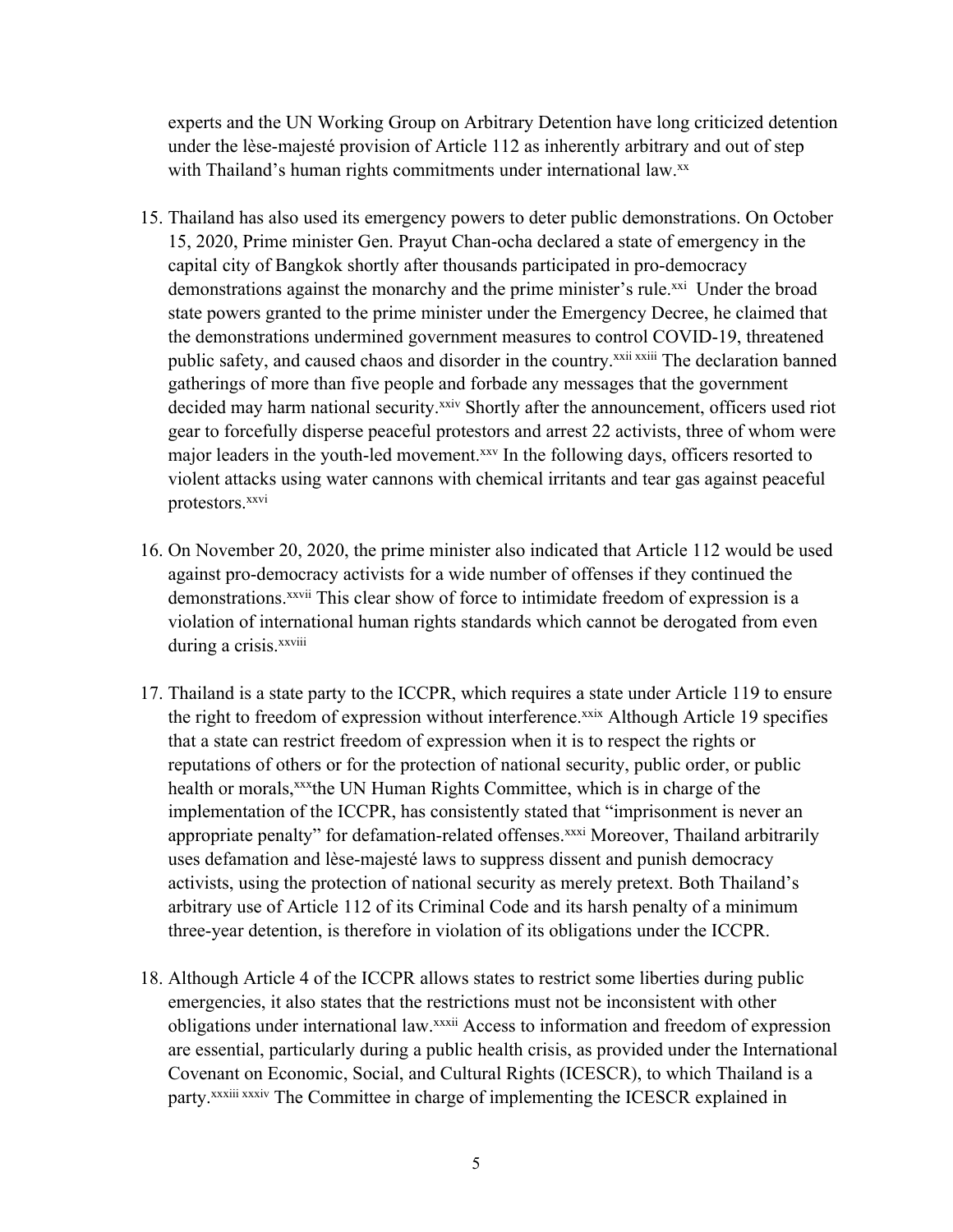General Comment No. 14 concerning limits to fundamental rights during public health crises that "restrictions must be in accordance with the law, including international human rights standards, compatible with the nature of the rights protected by the Covenant, in the interest of legitimate aims pursued, and strictly necessary for the promotion of the general welfare in <sup>a</sup> democratic society."xxxv UN experts also urge that states should not abuse emergency powers during the COVID-19 crisis to suppress human rights, especially against citizens advocating for their rights against the government. xxxvi

19. Under international law, Thailand'<sup>s</sup> emergency powers do not allow the governmen<sup>t</sup> to overhaul the essential right to freedom of expression for the sake of public health during <sup>a</sup> pandemic. Punishing criticism of the governmen<sup>t</sup> is not in accordance with international human rights standards that guarantee freedom of expression. Not only are the powers unnecessary for the promotion of general welfare, but they also effectively undermine the general welfare of <sup>a</sup> society by imprisoning individuals who wish to speak freely and keep the governmen<sup>t</sup> accountable.

## **RESTRICTIONS ON POLITICAL PARTICIPATION**

- 20. In <sup>a</sup> strategic move to silence dissent, Thailand'<sup>s</sup> authoritarian regime dissolved the Future Forward Party, <sup>a</sup> leading opposition group critical of military rule. On February 21, 2020, Thailand'<sup>s</sup> Constitutional Court found that the party was guilty under Section 66 of Thailand'<sup>s</sup> obscure Political Parties Act for receiving an illegal loan from its leader, Thanathorn Juangroongruangkit. xxxvii Thanathorn denies any wrongdoing and maintains that the loan contract was legal under electoral law. XXXVIII The court banned 16 executives of the party, including Thanathorn, from setting up political parties or becoming political party executives for 10 years, effectively excluding it from any major political participation.<sup>xxxix</sup> Thailand's formal exclusion of the Future Forward Party is just one example of the junta'<sup>s</sup> continuous and long-term pattern of unjust restrictions on political participation. In conjunction with the Election Commission, the governmen<sup>t</sup> has issued various politically-motivated charges against opposition leaders and candidates. These practices violate Thailand'<sup>s</sup> human rights obligations under Article 25 of the ICCPR regarding participation in public affairs and the right to vote, and further exasperate the country'<sup>s</sup> precarious political conditions.
- 21. The Future Forward Party was officially recognized by the Thailand Election Commission in 2018<sup>x1</sup>, and was established to "make Thai society realize that the return to democracy is the solution to the political crisis and the persistent vicious circle of coups for more than a decade."<sup>xli</sup> Its mission was to end the military junta and establish a democracy with respect for human rights and political, social, and economic equality.<sup>xlii</sup> Their youthful passion for freedom corralled upwards of seven million new voters in the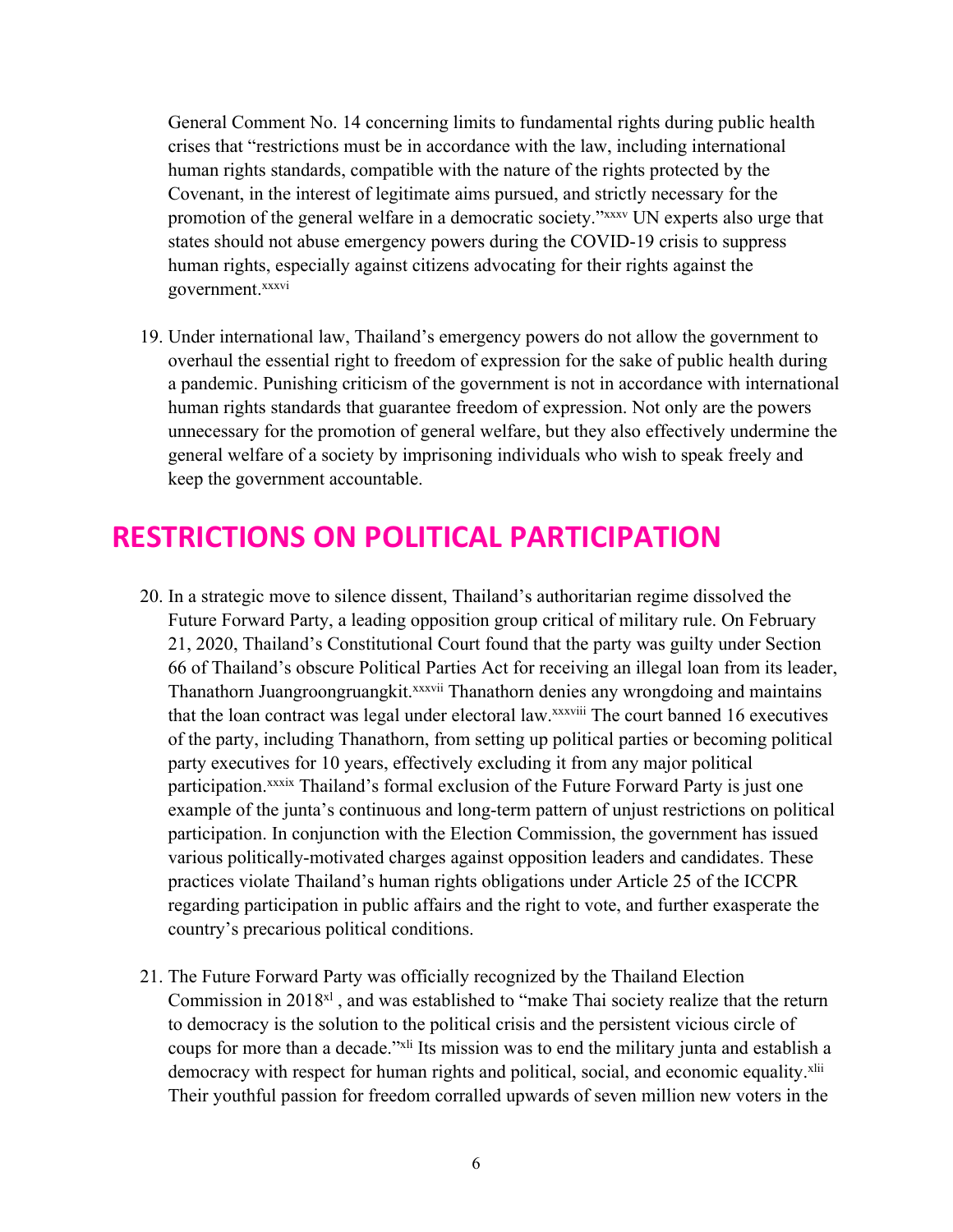2019 election and gained 5.3 million votes in their favor.<sup>xliii</sup>

- 22. However, the military-controlled governmen<sup>t</sup> issued an onslaught of attacks to weaken the party and stall its political momentum. For instance, on December 16, 2019, police filed charges against Thanathorn for organizing <sup>a</sup> peaceful rally against governmen<sup>t</sup> suppression that attracted more than 10,000 people.<sup>xliv</sup> He was charged with unlawful public assembly under the Public Assembly Act and the unlawful use of loudspeakers under the Controlling Public Advertisement by Sound Amplifier Act. XIV Both offenses were deemed unlawful because the rights Thanathorn exercised allegedly require government permission, which he failed to acquire. XIVI However, according to UN interpretations of Article 25 of the ICCPR protecting the right to peacefully assemble, citizens are not required to obtain permission to exercise the protected right. xlvii xlviii Thailand'<sup>s</sup> decision to harshly prosecute those who peacefully assemble, particularly the head of <sup>a</sup> leading opposition party, is <sup>a</sup> politically-motivated charge that discourages political participation and suppresses dissent.
- 23. In UN General Comment No. 25 concerning Article 25 of the ICCPR, the Office of the High Commissioner for Human Rights explains that no unreasonable restrictions should be made against citizens exercising freedom of expression, association, or assembly as those are all protected under the freedom to participate in public affairs. <sup>xlix</sup> Additionally, the state's constitution must assure these protections exist on paper and in practice.<sup>1</sup> Thailand'<sup>s</sup> governmen<sup>t</sup> fails to fulfill this obligation with its consistent crackdown on dissent that has been allowed to persist as <sup>a</sup> result of the weak political protections in the military-created constitution.<sup>Ii</sup> Thailand must end its arbitrary charges against opposition candidates through the government-controlled Election Commission because it unreasonably restricts participation in public affairs as protected under international law, to which Thailand is obligated.

#### **RECOMMENDATIONS**

- 24. HRF calls on Thailand to:
	- 1. Amend Article 112 and Article 116 of the Thailand Criminal Code, the Computer Crimes Act, and defamation laws in order to stop the criminalization of dissent toward the governmen<sup>t</sup> or the royal family and end the use of prison sentences for these offenses.
	- 2. Revise the constitution, which favors the military'<sup>s</sup> authoritarian rule, to expand political freedom in the country.
	- 3. Drop all politically-motivated charges against opposition parties and activists, and refrain from abusing laws to eliminate political competition and dissent.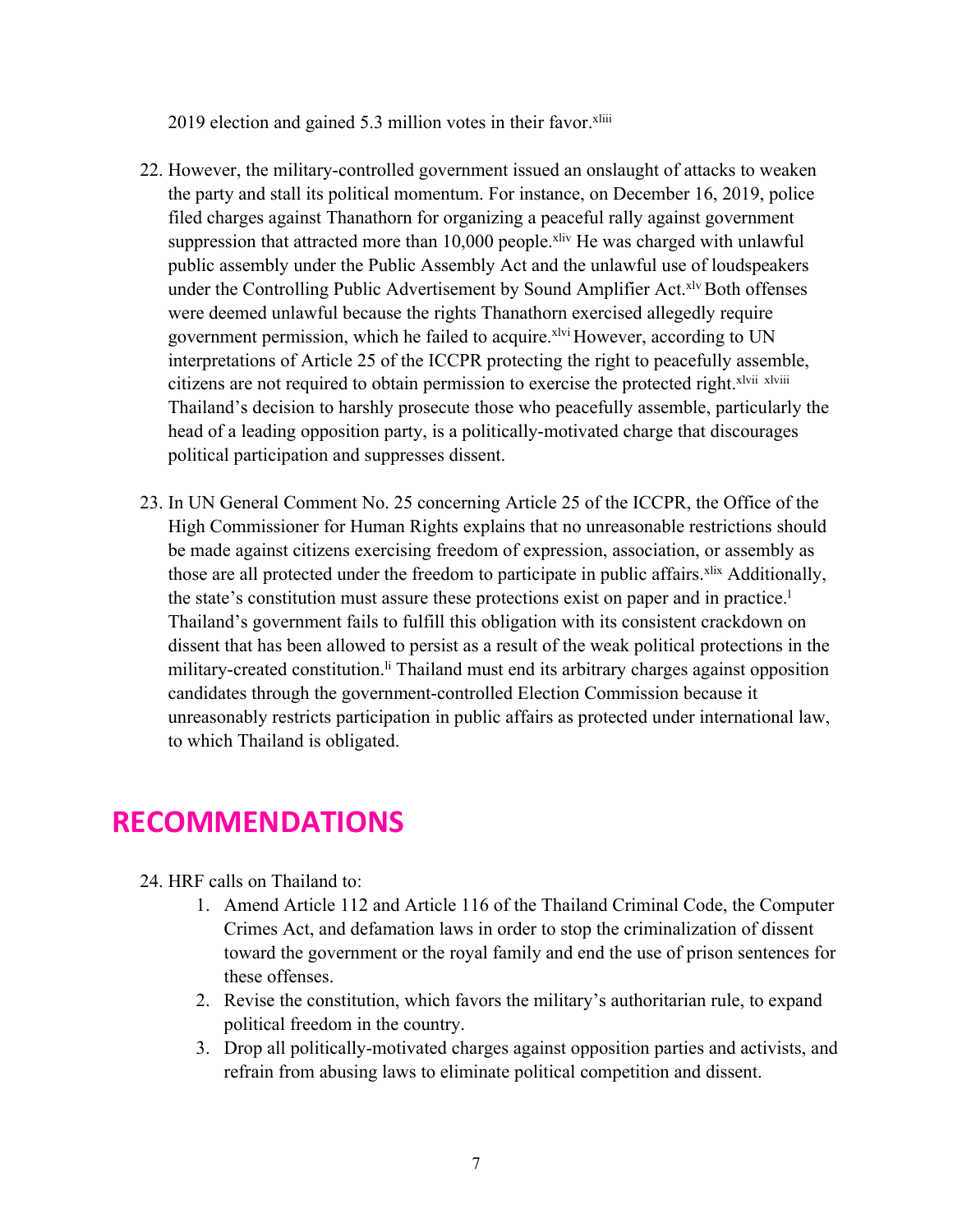- 4. Adhere to international standards by allowing freedom of expression and access to all information regarding the COVD-19 crisis and drop all charges, and refrain from future charges, against individuals who criticize the government'<sup>s</sup> response to the pandemic.
- 5. Establish an independent and unbiased election commission that can ensure the integrity of elections and adheres to Article 24 of the ICCPR.
- 6. Release all prisoners of conscience immediately.

iv Human Rights Council, *[H](https://www.ohchr.org/EN/HRBodies/UPR/Pages/UPRImplementation.aspx)ighlights of Thailand'<sup>s</sup> [implementation](https://www.ohchr.org/EN/HRBodies/UPR/Pages/UPRImplementation.aspx) of recommendations and voluntary <sup>p</sup>ledges under the second cycle of the Universal Periodic Review 2016-2018 [\(Mid-term](https://www.ohchr.org/EN/HRBodies/UPR/Pages/UPRImplementation.aspx) update)*, [para](https://www.ohchr.org/EN/HRBodies/UPR/Pages/UPRImplementation.aspx) 1.1.

<sup>v</sup> Human Rights Council, *Report of the Working Group on the Universal Periodic Review- Thailand (Addendum)*, A/HRC/33/16/Add.1.

vii Reuters Staff, *Thai junta will stop prosecuting dissidents in military courts*, Reuters (Sep. 12, 2016, 6:27 AM), https://www.reuters.com/article/us-thailand-rights-idUSKCN11I14T.

viii A/HRC/33/16/Add.1., para. 17.

ix Human Rights Council, *Compilation Prepared by the Office of the United Nations high Commissioner for Human Rights*, A/HRC/WG.6/25/THA/2.

<sup>x</sup> A/HRC/33/16/Add.1., para. 14.

xi *Thai governmen<sup>t</sup> declares COVID-19 state of emergency*, Thai PBS World (March 24, 2020),

https://www.thaipbsworld.com/COVID-19-government-to-impose-state-of-emergency/.

<sup>xii</sup> Thailand Emergency Declaration (March 2020),

http://www.ratchakitcha.soc.go.th/DATA/PDF/2563/E/069/T\_0010.PDF.

<sup>xiii</sup> Emergency Decree on Public Administration in Emergency Situation, B.E. 2548 (2005),

http://web.krisdika.go.th/data/document/ext810/810259\_0001.pdf.

<sup>xiv</sup> Thailand Emergency Declaration, 2020, http://www.ratchakitcha.soc.go.th/DATA/PDF/2563/E/069/T\_0010.PDF. xv *Thailand uses Covid-19 to restrict the freedom to inform*, Reporters Without Borders (May 6, 2020),

https://rsf.org/en/news/thailand-uses-COVID-19-restrict-freedom-inform.

xvi *Laws on defamation and computer crimes used to deter reporting*, Reporters Without Borders (Mar. 1, 2017), https://rsf.org/en/news/laws-defamation-and-computer-crimes-used-deter-reporting.

xvii Computer Crimes Act, B.E. 2550 (2007), http://thailawforum.com/database1/thailand-computer-crime-law.html. xviii *Is Article 112 of Thailand's Criminal Code (Lèse Majesté) violating International Human Rights Law?*,

Manushya Foundation (Dec. 22, 2020), https://www.manushyafoundation.org/post/is-article-112-of-thailand-scriminal-code-l%C3%A8se-majest%C3%A9-violating-international-human-rights-law.

xix *Thailand: 87-year prison sentence handed in harshest lèse majesté conviction*, Amnesty International (Jan. 19, 2021), https://www.amnesty.org/en/latest/news/2021/01/thailand-87-prison-sentence-lese-majeste/.

xx *UN exper<sup>t</sup> calls for end to lèse-majesté prosecutions amid more arbitrary detentions*, International Federation for Human Rights (Oct. 10, 2017), https://www.fidh.org/en/region/asia/thailand/un-expert-calls-for-end-to-lese-majesteprosecutions-amid-more.

xxi Scott Neuman, *Thailand Declares State Of Emergency Amid Anti-Government Protests*, NPR (Oct. 15, 2020), https://www.npr.org/2020/10/15/924031210/thailand-declares-state-of-emergency-amid-anti-government-protests. xxii *Id.*

xxiii *Announcement of the Emergency Decree to manage mobs*, Bangkok Biz News (Oct. 15, 2020), https://www.bangkokbiznews.com/news/detail/902595.

xxiv *Supra* note 21.

i Freedom House, *Thailand: Freedom in the World 2020 Country Report*,

https://freedomhouse.org/country/thailand/freedom-world/2020 (last visited Mar. 23, 2021).

<sup>&</sup>lt;sup>ii</sup> Hannah Beech & Muktita Suhartono, In Thai Elections, Military Party Takes the Lead, Upending Polls, N.Y. Times (March 24, 2019), https://www.nytimes.com/2019/03/24/world/thailand-election-results.html.

iii Adam Taylor & Anup Kaphle, *Thailand'<sup>s</sup> army just announced <sup>a</sup> coup. Here are <sup>11</sup> other Thai coups since <sup>1932</sup>*, Washington Post (May 22, 2014, 7:30 AM),

https://www.washingtonpost.com/news/worldviews/wp/2014/05/20/thailands-army-says-this-definitely-isnt-a-coupheres-11-times-it-definitely-was/.

vi *Id.*